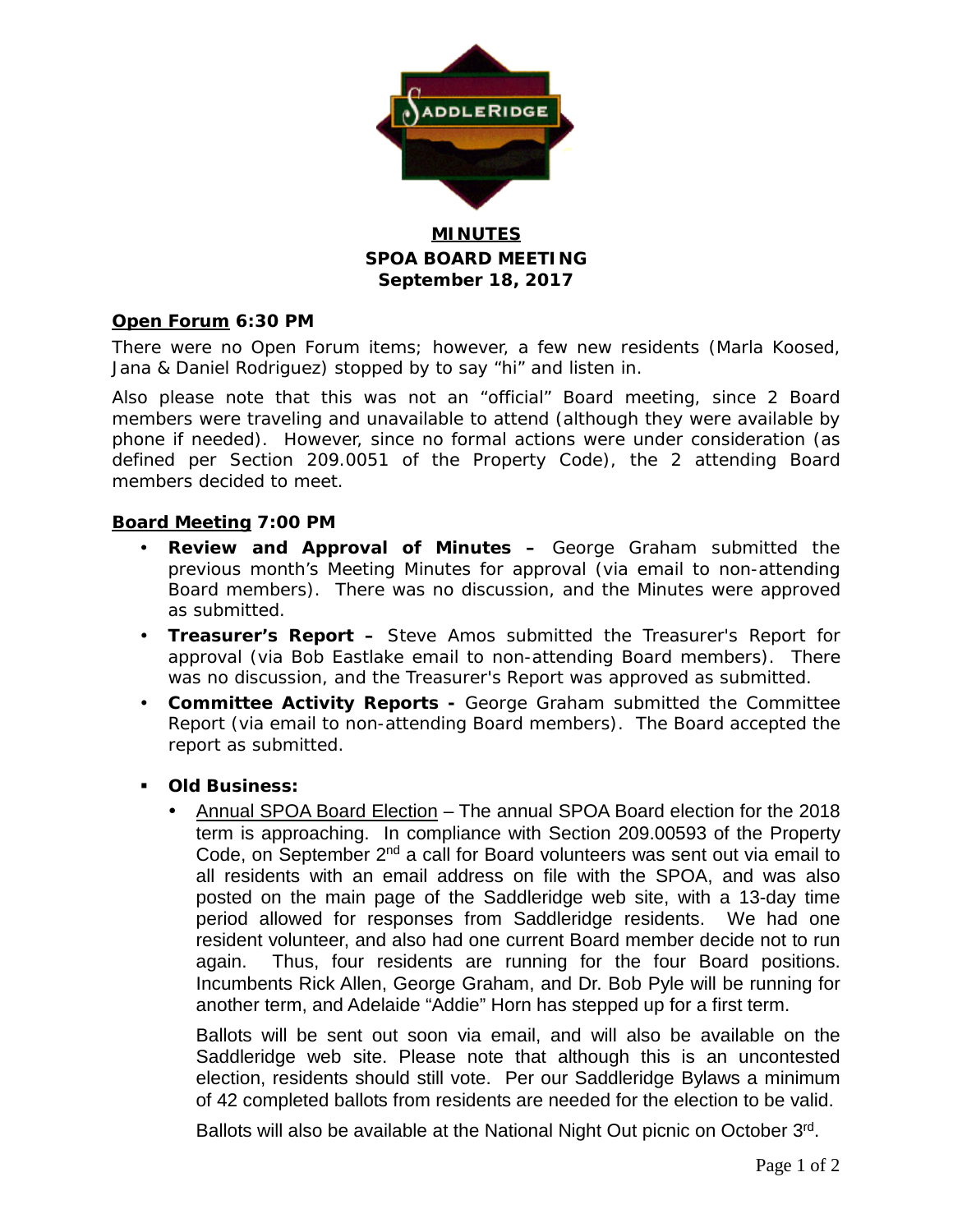This item will remain open.

- **New Business:**
	- 2017 National Night Out Planning The 19<sup>th</sup> Annual National Night Out will be held on Tuesday October 3rd from 6PM to 8PM at the Clubhouse. As usual, there will be free food and drinks for residents. Come and meet your Neighborhood Watch Coordinator and Block Captains, local first-responders, and hang out with new and long-time neighbors. As usual, should be a fun event.

This item will remain open.

The meeting was adjourned at 7:25 PM.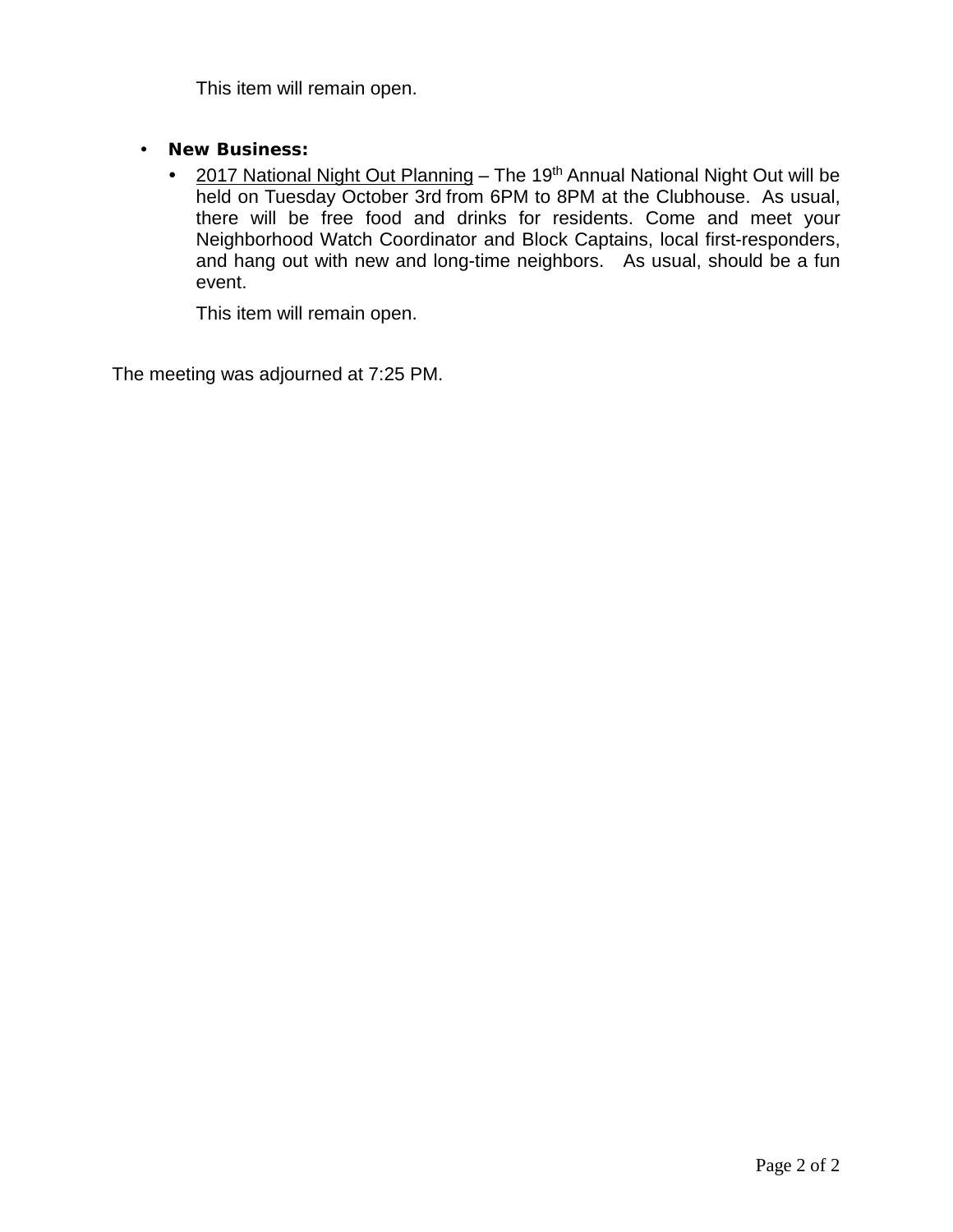09/04/17 **Cash Basis** 

# **SPOA Balance Sheet As of August 31, 2017**

|                                           | Aug 31, 17   | Aug 31, 16  | \$ Change   |
|-------------------------------------------|--------------|-------------|-------------|
| <b>ASSETS</b>                             |              |             |             |
| <b>Current Assets</b>                     |              |             |             |
| <b>Checking/Savings</b>                   |              |             |             |
| Ozona CD #305501                          | 25,377.03    | 25,326.33   | 50.70       |
| Ozona CD #305552                          | 25,356.25    | 25.305.58   | 50.67       |
| <b>Ozona Checking</b>                     | 8.247.70     | 11,105.93   | $-2.858.23$ |
| <b>Ozona Money Market</b>                 | 41.577.86    | 41,536.30   | 41.56       |
| <b>Total Checking/Savings</b>             | 100.558.84   | 103,274.14  | $-2.715.30$ |
| <b>Accounts Receivable</b>                |              |             |             |
| <b>Accounts Receivable</b>                | $-196.00$    | $-200.00$   | 4.00        |
| <b>Total Accounts Receivable</b>          | $-196.00$    | $-200.00$   | 4.00        |
| <b>Total Current Assets</b>               | 100,362.84   | 103.074.14  | $-2.711.30$ |
| <b>Other Assets</b>                       |              |             |             |
| <b>Saddleridge Property</b>               | 80,500.00    | 80,500.00   | 0.00        |
| <b>Total Other Assets</b>                 | 80,500.00    | 80,500.00   | 0.00        |
| <b>TOTAL ASSETS</b>                       | 180,862.84   | 183,574.14  | $-2,711.30$ |
| <b>LIABILITIES &amp; EQUITY</b><br>Equity |              |             |             |
| <b>Opening Balance Equity</b>             | 110.823.40   | 110,823.40  | 0.00        |
| <b>Retained Earnings</b>                  | 80,326.54    | 79,463.24   | 863.30      |
| <b>Net Income</b>                         | $-10,287.10$ | $-6.712.50$ | $-3.574.60$ |
| <b>Total Equity</b>                       | 180.862.84   | 183,574.14  | $-2,711.30$ |
| <b>TOTAL LIABILITIES &amp; EQUITY</b>     | 180,862.84   | 183,574.14  | $-2,711,30$ |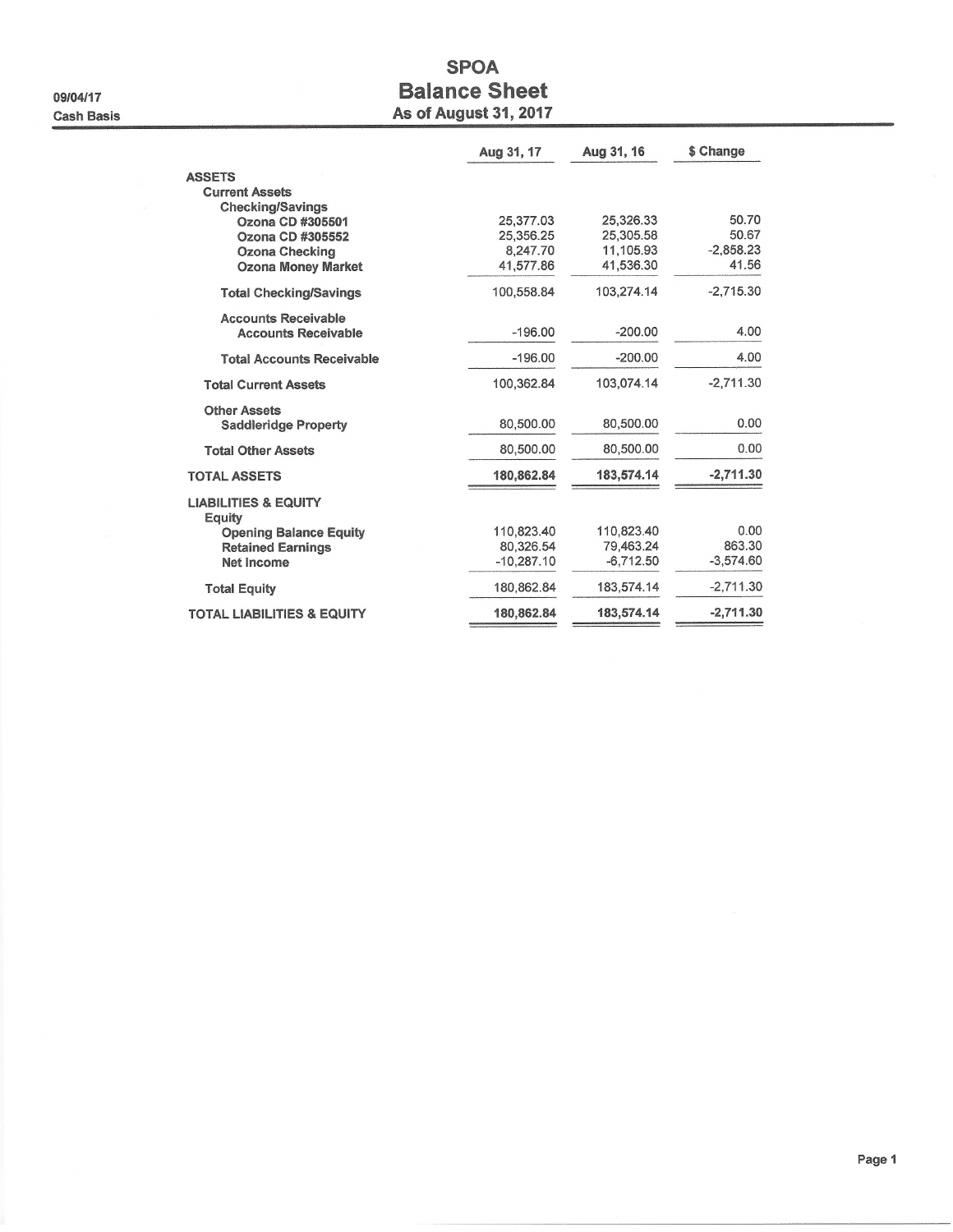1:53 PM 09/04/17

**Cash Basis** 

# **Saddleridge Property Owners Association** Profit & Loss Budget vs. Actual<br>January through August 2017

|                                            | Jan - Aug 17 | Budget       |
|--------------------------------------------|--------------|--------------|
| <b>Ordinary Income/Expense</b>             |              |              |
| Income                                     |              |              |
| <b>Clubhouse Usage Fee</b>                 | 425.00       | 275.00       |
| <b>HOA Dues Collected</b>                  | 7,000.00     | 335.44       |
| <b>Interest Assessed Fees</b>              | 11.52        | 68.03        |
| Interest Income                            | 101.48       | 100.21       |
| <b>Resale Cert. Fee</b>                    | 750.00       | 350.00       |
| <b>Transfer Fees</b>                       | 750.00       | 450.00       |
| <b>Total Income</b>                        | 9,038.00     | 1,578.68     |
|                                            |              |              |
| <b>Expense</b>                             |              |              |
| Accounting<br><b>Accounting-Bookkeeper</b> | 1,225.00     | 1,400.00     |
|                                            |              |              |
| <b>Total Accounting</b>                    | 1,225.00     | 1,400.00     |
| <b>Annual Septic Contract</b>              | 245.00       | 245.00       |
| <b>Bank Charges</b>                        |              |              |
| <b>Safe Deposit Box</b>                    | 40.00        | 40.00        |
| <b>Service Charges</b>                     | 5.00         |              |
| <b>Total Bank Charges</b>                  | 45.00        | 40.00        |
| <b>Clubhouse Expenses</b>                  |              |              |
| Cleaning                                   | 250.00       | 400.00       |
| <b>Furnishings</b>                         | 196.06       |              |
| Insurance                                  | 0.00         | 0.00         |
| <b>Maintenance Labor</b>                   | 7,680.88     |              |
| Misc.                                      | 0.00         | 86.58        |
| <b>Pest Control</b>                        | 308.52       | 308.52       |
| <b>Plumbing Repairs</b>                    | 45.21        |              |
| <b>Repairs</b>                             | 0.00         | 500.00       |
| Trash                                      | 308.64       | 243.81       |
| <b>Total Clubhouse Expenses</b>            | 8,789.31     | 1,538.91     |
|                                            |              |              |
| <b>Dues Refund</b>                         | 0.00         | 142.00       |
| <b>Food for Saddleridge Meetings</b>       |              |              |
| <b>Food for Annual BBQ</b>                 | 800.84       | 425.76       |
| Food for Saddleridge Meetings - Other      | 0.00         | 0.00         |
| <b>Total Food for Saddleridge Meetings</b> | 800.84       | 425.76       |
| Insurance-HOA Liability                    | 727.00       | 727.00       |
| Insurance, D&O                             | 3.057.00     | 2,445.00     |
| <b>Lawn Maintenance</b>                    | 1,327.14     | 1,729.91     |
| <b>Legal-Attorney Fees</b>                 | 0.00         | 0.00         |
| <b>Mailings</b>                            | 0.00         | 555.67       |
| <b>Miscellaneous</b>                       |              |              |
| <b>Office Supplies</b>                     | 15.00        |              |
| <b>Website Domain</b>                      | 0.00         | 0.00         |
| <b>Website Hosting Fee</b>                 | 0.00         | 0.00         |
| <b>Total Miscellaneous</b>                 | 15.00        | 0.00         |
|                                            |              |              |
| <b>PEC Electricity</b>                     | 1,060.59     | 1,267.30     |
| <b>Reconciliation Discrepancies</b>        | 0.00         | 0.50         |
| <b>Taxes</b>                               | 2,033.22     | 1,928.74     |
| <b>Total Expense</b>                       | 19,325.10    | 12,445.79    |
| <b>Net Ordinary Income</b>                 | $-10,287.10$ | $-10,867.11$ |
| <b>Net Income</b>                          | $-10,287.10$ | $-10,867.11$ |
|                                            |              |              |